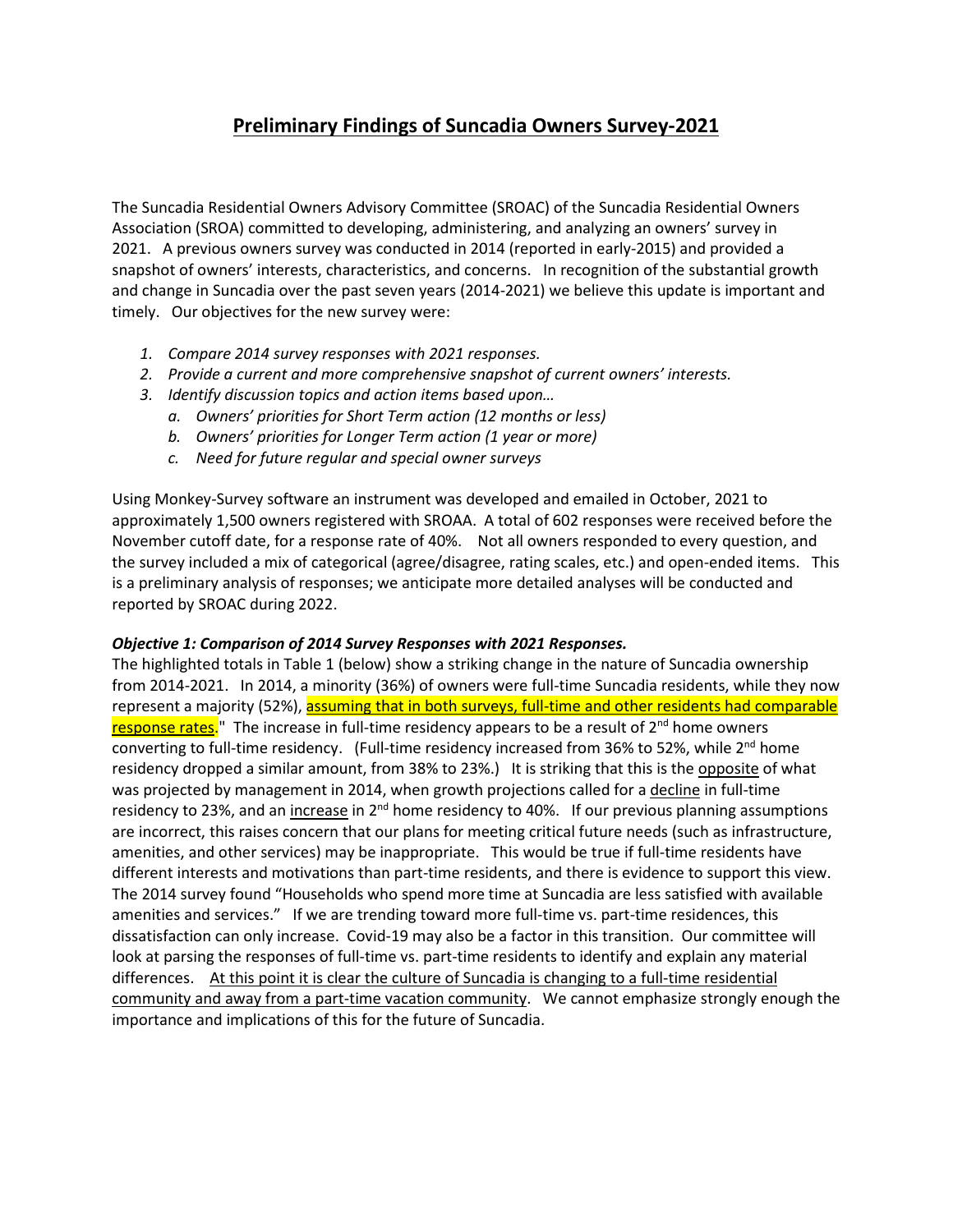## Table 1. Comparison of Full-Time vs. Part-Time Residence Status

|                  | 2014 | 2019 (2014 Projection)                                      | 2021 |
|------------------|------|-------------------------------------------------------------|------|
| <b>Full-Time</b> | 36%  |                                                             | 52%  |
| 2nd Home         | 38%  | 40%                                                         | 23%  |
| Misc. Part-Time* | 26%  | 37%                                                         | 26%  |
|                  |      | *Includes "seasonal", "rental/investment", and "infrequent" |      |

The ownership categories "seasonal" (also known as "snow birds"), "rental/investment", and "infrequent" remained essentially unchanged from 2014 to 2021. These are all variations of part-time residency that totaled 26% in 2014 and 28% in 2021, essentially the same. It is interesting to note that management projections again overstated the growth in these part-time categories, calling for an increase to 37%.

## *Objective 2: Provide a more comprehensive snapshot of current owners' interests.*

The 2021 survey collected extensive, detailed information on the demographics of owners (e.g., number of persons in household), transportation (e.g., perception of speeding/parking hazards), communications )e.g., familiarity with CC&R's, safety and security (e.g., fire risk mitigation), natural resource management (e.g., wildlife).

We want to emphasize this is a preliminary analysis of the 2021 survey; we have not analyzed the response data in depth and are committed to doing that during 2022. However we believe several themes are emerging as owner priorities, including:

A perception that speed limits, parking, and noise violation rules are not obeyed and not enforced.

Lack of familiarity with governing documents (CC&R's, Master Plan), coupled with lessthan-satisfactory utility of FRONTSTEPS and Suncadia Newsletter for communicating to owners.

Fire risk, noise nuisance, vehicle speed, control of access to Suncadia, and effectiveness of community services patrol are urgent concerns that require management action.

86% of owners either support or are undecided about implementing carbon footprint mitigation initiatives, only 14% oppose. Numerous initiatives were suggested in the open-ended comments

We want to emphasize the connection between our findings for Objective #1 and Objective #2. It seems obvious that as Suncadia transitions from a part-time, vacation community to a full-time residential community, there will be a change in owner interests. A family living yearround at Suncadia will likely have different concerns than a weekend owner enjoying golf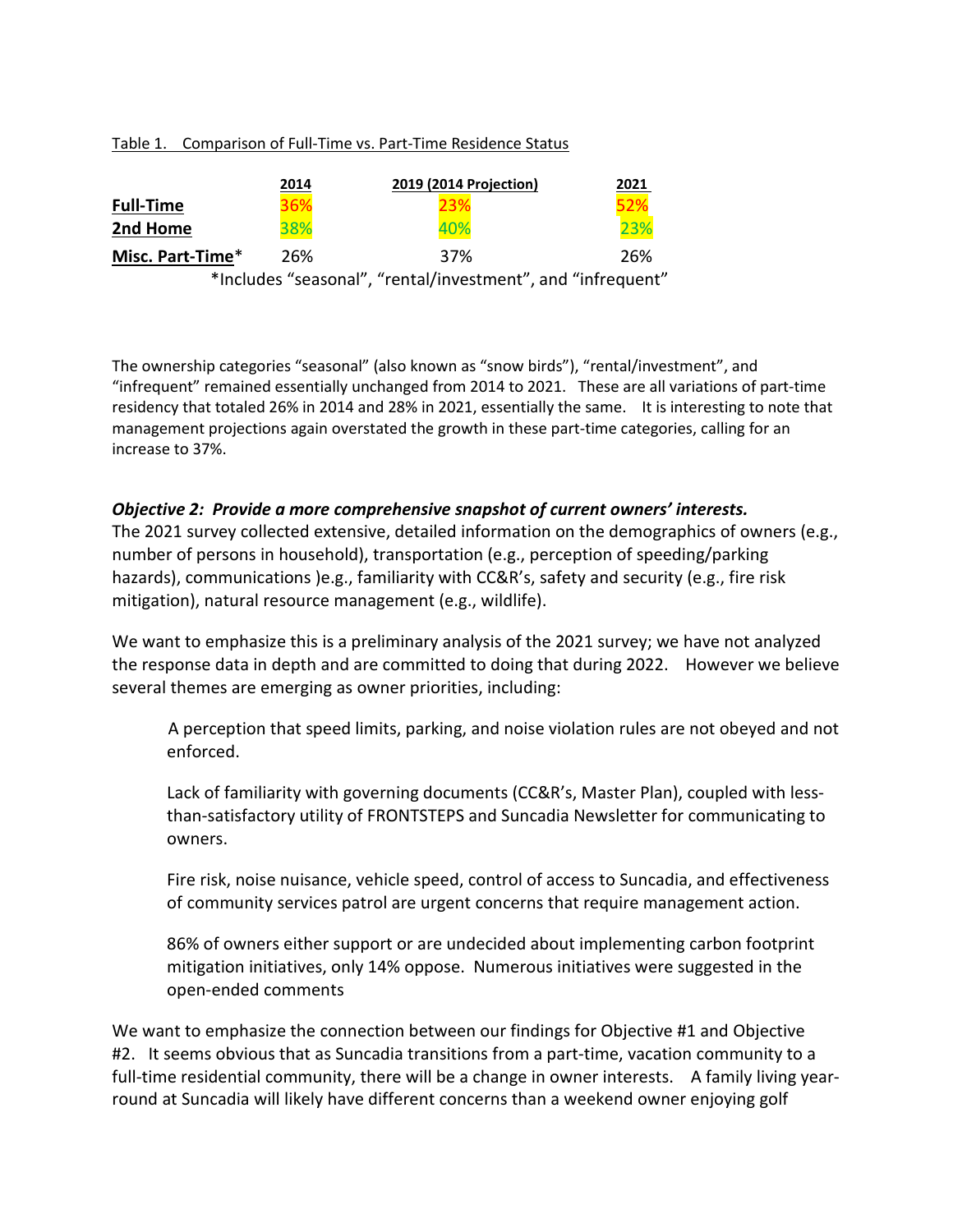outings. Issues of traffic, noise, security, parking, social activities, schools, community involvement, environmental quality, and a host of other issues will rise in importance. It is imperative that we take into account not just the quantitative change taking place in Suncadia, but the qualitative change. To put it more bluntly, we believe there is a high likelihood that the emerging interests and concerns of owners are either inadequately understood, or underestimated…or both…which leads to our third objective.

Objective 3: Identify discussion topics and action items. We believe the 2021 Owners' Survey represents an opportunity for constructive engagement by owners with Suncadia management and ownership. Through the Suncadia Residential Owners' Advisory Committee we hope to provide data-driven recommendations that will serve the interests of all parties. As a starting point, we offer the following:

Short-term Owner Priorities (urgent, requires immediate attention and remediation).

- a. Review, Rationalize, Enforce Speed Limit(s)
- b. Effective Enforcement of Parking Rules
- c. Effective Enforcement of Noise Nuisance violations
- d. Review, Revise, and Effectively Communicate CC&R's, Forest Management Plan, and DRC guidelines.
- e. Review the Need for, and Develop Plans to, Conduct Regular and ad-hoc Owners' Surveys to inform long term investments in the Suncadia community.

Long-range Owner Priorities (address at Board level and develop mitigation strategies)

- a. Improve Roads and Access Points to Suncadia, Explore Alternatives to Personal Vehicles
- b. Expand Amenities to Match Changing Size and Culture of Suncadia (e.g., Gathering Spaces, Village, Store, Post Office, Pool Facilities, Healthy Environment Initiatives).
- c. Develop Mutual Social and Education Programs through Community Alliances such as Central Washington University, University of Washington, Washington State University, District 7 Fire and Rescue (and mutual aid partners) Kittitas Valley Healthcare, Cle Elum/Roslyn School District, Cle Elum Downtown Business Association and others.

*Summary*: There are many positive take-aways from the 20121 Owners' Survey. Owners place great value on the natural beauty and outdoor recreational opportunities in our area, and appreciate the events and amenities that are offered at Suncadia. At the same time, there is a strong undercurrent of dissatisfaction with violations of community rules (parking, noise, traffic, etc.), and lack of specific amenities (post-office, market, gathering place, etc). Many suggestions were offered in the open-ended comments, but a dominant theme was that we should aggressively seek creative ways to build community. The need for new spaces and programs is obvious and we believe this should be explored through collaboration with the Suncadia Community Enhancement Fund.